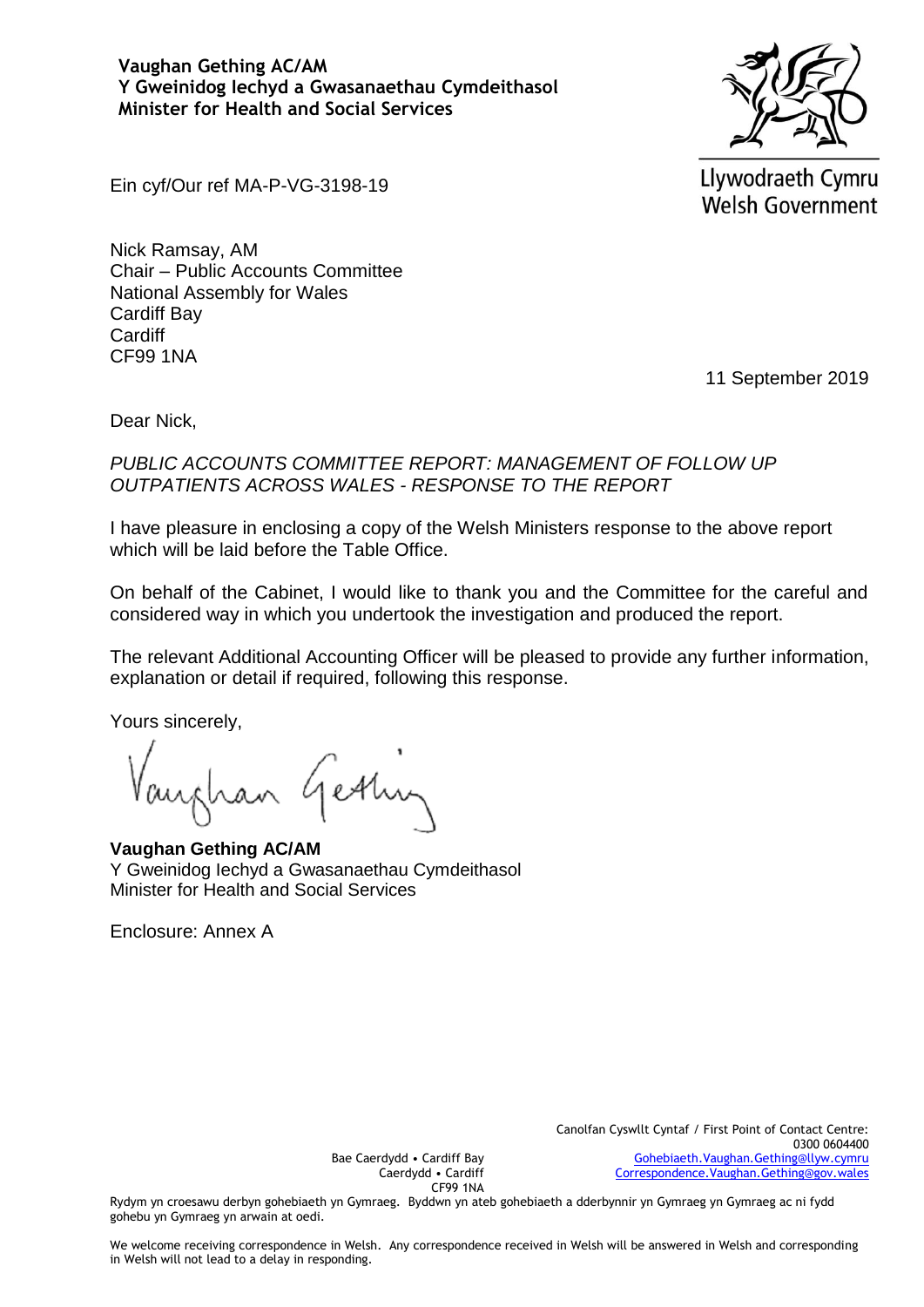**Response to the Report of the National Assembly for Wales Public Accounts Committee Report on** *"***Management of follow up outpatients across Wales"**

**Provided by: Minister for Health and Social Services** 

The Welsh Government welcomes the findings of the report and offers the following response to the 10 recommendations contained within it.

**Recommendation** 1. The Committee recommends that the Welsh Government sets out how the National Outpatient plan is based around the principles of prudent health care, and how the Health Boards will be accountable to the plan. We recommend that an implementation programme is drawn up to which sets out deliverables, which are SMART (Specific, Measurable, Attainable, Realistic/Relevant and Time Bound), against the plans objectives to prevent further deterioration against follow up outpatient targets

**Accept –** The National Outpatient Plan, currently being developed, will be based around the principles of prudent health care and will clearly articulate the roles of health boards in delivering this plan. This plan will include the vision for outpatients, key actions to deliver the vision including pathway transformation, clinical risks, outcomes, actions to reduce outpatient waiting lists and review those coming to harm, targets. This will set out the deliverables and milestones. The National Outpatient Plan will be issued in November 2019.

**Recommendation 2.** The Committee recommends the Welsh Government should review international best practice on performance data to ensure the targets and performance measures for Outpatients do not encourage gaming of the system and measure what clinically matters. The Welsh Government should ensure the new outpatient performance measures can be compared with other nations, are published regularly and have clear standards for what constitutes "good" performance

**Accept** – Welsh Government will commission research that will review international evidence on best practice performance data for outpatients. It will initially focus upon areas where there are high clinical risks such as urology and cardiology. The research will explore whether there are comparable outpatient measures. This work will be commissioned in September 2019 and is expected to report within 6 months.

**Recommendation 3.** The Committee recommends that the Welsh Government provide the Committee with evidence that all Health Boards are making the required improvements against the new targets for outpatient follow up services by early 2020, and with a clear action plan for improvement for those Health Boards not displaying improvement.

**Accept** – This action is already in place. Health plans have submitted plans for reduction in their follow up waiting lists with an agreed trajectory for March 2020.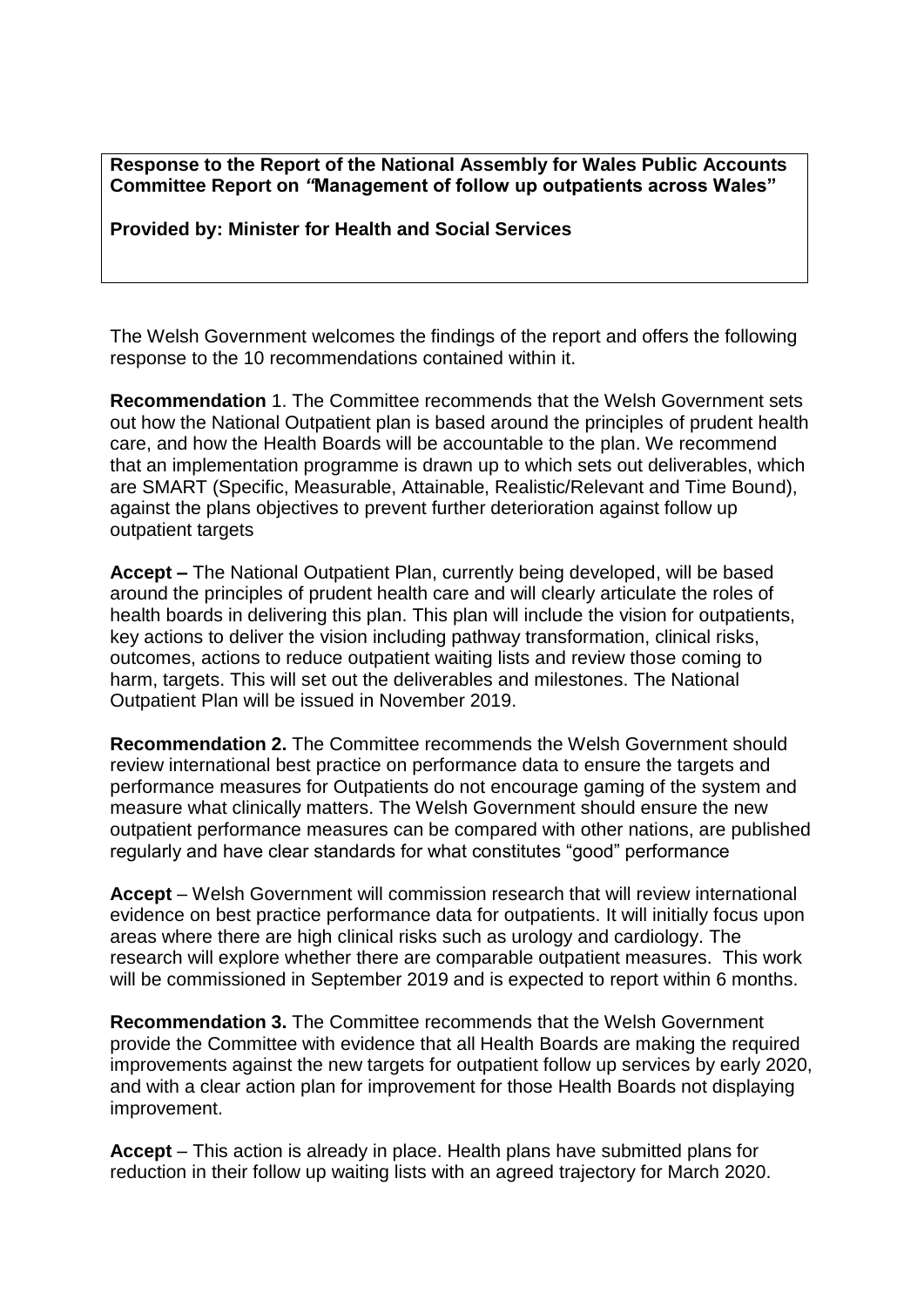These are reviewed and monitored at each outpatient steering group and at Welsh Government Quality and Delivery meetings with the health boards. Welsh Government will write to the Chair of the Committee with the requested information by the end of April 2020.

**Recommendation 4.** The Committee recommends that the Welsh Government clarifies with the Committee what the consequence will be for Health Boards which fail to meet the new outpatients' targets will be.

**Accept** – The Welsh Government will write to the Chair of the Committee with the requested information by the end of December 2019.

**Recommendation 5.** The Committee recommends that the Welsh Government provides the Committee with an update in early 2020 on progress made by all NHS bodies to ensure all patients in the follow up lists have an agreed review date, and sets out the actions to prevent large numbers being on the waiting list without agreed review dates.

**Accept** – Welsh Government will write to the Chair of the Committee with the requested information by the end of April 2020.

**Recommendation 6.** The Committee recommends the Welsh Government clarifies whether each health board has appropriately robust mechanisms to monitor and manage the clinical risks to patients waiting for a follow up outpatient appointment.

**Accept** – Welsh Government will clarify the processes in place to monitor clinical risk with all health boards and provide an update to the Chair of the Committee by the end of December 2019. Welsh Government will ask the NHS Delivery Unit to undertake a review of these processes in 2020.

**Recommendation 7.** The Committee recommends that the Welsh Government bring forward proposals for recording occasions when patients have come to harm as a result of waiting for a follow up outpatient appointment or treatment more generally. The information needs to be collated centrally on a Wales basis and published in an open and accessible format.

**Accept** – The Welsh Government will work with Medical Directors to establish how this might be achieved and the timescales for doing so. A decision will then be taken on implementation once options have been developed. This decision will be taken no later than December 2019.

**Recommendation 8.** The Committee recommends that the Welsh Government issues guidance to the Health Boards about sharing information with consultants on the numbers of patients on follow up outpatient lists without appointments booked.

**Accept** – The Welsh Government will work with Health Boards to establish how this might be achieved and the timescales for doing so. A decision will then be taken on implementation once options have been developed. This decision will be taken no later than December 2019.